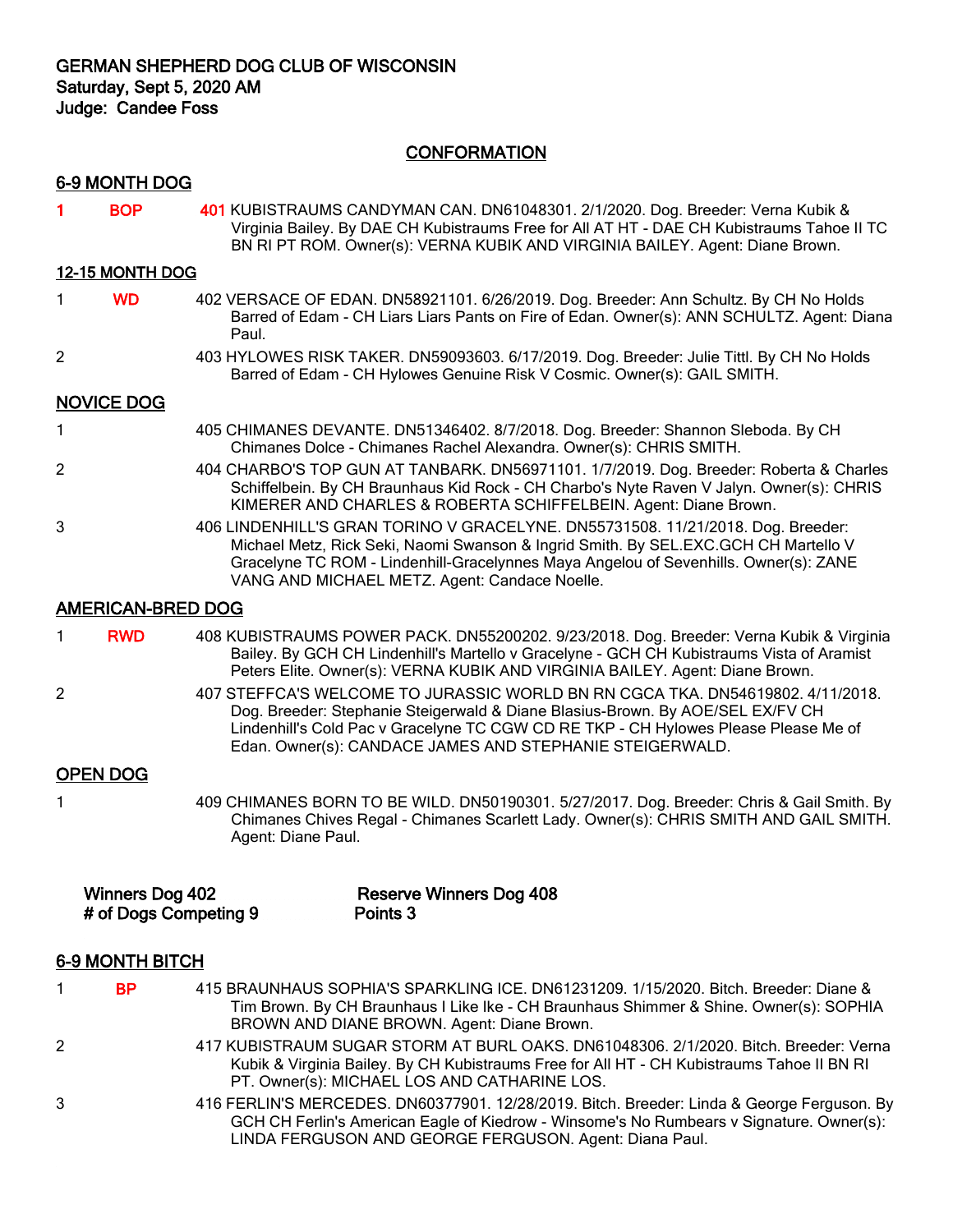# 9-12 MONTH BITCH

| 1              |                                                       | 418 RIVERROCK'S BELLE STARR OF BARROW RANCH. DN61186502. 12/2/2019. Bitch. Breeder:<br>Kathleen Barrow & Zoa Rockenstein. By CH RiverRock's Whistle Down the Wind RI CGCA<br>CGCU TKI - CH Karizma's Black Gold. Owner(s): TROY DRESCHER.                  |
|----------------|-------------------------------------------------------|------------------------------------------------------------------------------------------------------------------------------------------------------------------------------------------------------------------------------------------------------------|
|                | <b>12-15 MONTH BITCH</b>                              |                                                                                                                                                                                                                                                            |
| 1              |                                                       | 419 VERDI OF HYLOWE EDAN. DN59613803. 7/20/2019. Bitch. Breeder: Ann Schultz & Julie Tittl.<br>By CH No Holds Barred of Edan - GCHS Hylowes. Owner(s): ANN SCHULTZ. Agent: Diane<br>Paul.                                                                  |
| <b>ABS</b>     |                                                       | 420 BRAUNHAUS DREAMER MET PAWS CGC. DN59079207. 6/29/2019. Bitch. Breeder: Diane<br>Brown & Tim Brown. By CH Braunhaus Kid Rock - Eryn Brook's American Glory of Winsome.<br>Owner(s): PATRICE ZARNOTH AND DIANE BROWN. Agent: Diane Brown.                |
|                | <b>NOVICE BITCH</b>                                   |                                                                                                                                                                                                                                                            |
| 1              |                                                       | 421 CHIMANES RED SIERRA. DN52852402. 1/29/2018. Bitch. Breeder: Chris & Gail Smith. By<br>Chimanes Sampson II - Chimanes Scarlett Lady. Owner(s): CHRIS SMITH.                                                                                             |
|                |                                                       | <b>BRED-BY EXHIBITOR BITCH</b>                                                                                                                                                                                                                             |
| 1              | <b>BBY</b>                                            | 422 BRAUNHAUS JADA OF CHIMANE, DN57016807, 3/2/2019, Bitch, Breeder; Diane Brown & Tim<br>Brown. By GCHB CH Marouis Can You Stop the Rain v Kenlyn - Refiners Starfire of Edan.<br>Owner(s): CHRIS SMITH AND DIANE BROWN. Agent: Diane Brown.              |
|                | <b>AMERICAN-BRED BITCH</b>                            |                                                                                                                                                                                                                                                            |
| 1              |                                                       | 424 UNBELIEVABLE OF RIATA EDAN. DN50427410. 7/8/2017. Bitch. Breeder: J & K Bryan & A<br>Schultz. By Undaunted of Edan - GCH Knight's Gambit Latour v Riata. Owner(s): ANN<br>SCHULTZ. Agent: Diane Paul.                                                  |
| 2              |                                                       | 423 FERLIN'S A STAR IS BORN. DN49481006. 4/24/2017. Bitch. Breeder: Linda & George<br>Ferguson. By GCH CH Sealstone's Cascadian v Pioneer Acres - CH Ferlin's Mustang Sally of<br>Kaholli. Owner(s): KAROLYN NEWMAN AND LINDA FERGUSON. Agent: Diane Paul. |
|                | <b>OPEN BITCH</b>                                     |                                                                                                                                                                                                                                                            |
| 1              | <b>WB</b>                                             | 425 HYLOWE'S DEVEL IN HER HEART V COSMIC. DN53035902. 6/1/2018. Bitch. Breeder: Julie<br>Tittl & Tiffany King. By CH No Holds Barred of Edan - GC HS CH Hylowes Bittersweet<br>Symphony CA. Owner(s): JULIE TITTL AND TIFFANY KING. Agent: Diane Brown.    |
| $\overline{2}$ | <b>RWB</b>                                            | 26 FERLIN'S FUNNY GIRL. DN49481005. 4/24/2017. Bitch. Breeder: Linda & George Ferguson. By<br>GCH CH Sealstone's Cascadian v Pioneer Acres - CH Ferlin's Mustang Sally of Kaholli.<br>Owner(s): LINDA FERGUSON AND GEORGE FERGUSON. Agent: Diana Paul.     |
|                | <b>Winners Bitch 425</b><br># of Bitches Competing 11 | <b>Reserve Winners Bitch 426</b><br>Points <sub>2</sub><br><b>Best Bred By Exhibitor 422</b>                                                                                                                                                               |
|                | <b>VETERAN DOG</b>                                    |                                                                                                                                                                                                                                                            |
| 1              |                                                       | 410 CH CHIMANES DOLCE. DN32867601. 12/30/2011. Dog. Breeder: Gail Smith. By Chimanes<br>Nacho - We Love DuChien's GI Jenny. Owner(s): GAIL SMITH.                                                                                                          |
|                | <b>VETERAN BITCH</b>                                  |                                                                                                                                                                                                                                                            |
| 1              |                                                       | 427 GCH STONEKROFT'S VENUS WILLIAMS. DN37548803. 8/25/2013. Bitch. Breeder: Cheryl J<br>Spicer & Angela Buesing. By CH Blaiotreus Expresso V Elite Design - CH Stonekroft's Misty<br>May. Owner(s): MARY FEIL AND TOM FEIL & JOANN HUBACEK.                |
|                | <b>BEST OF BREED</b>                                  |                                                                                                                                                                                                                                                            |
|                |                                                       | 432 CH GRCH BLOOMSBEERYS AMADEUS. DN39831101. 5/24/2014. Dog. Breeder: Steve & Kay<br>Bloom. By GrCH CH Kennel Wood's Man U Man - GrCH CH Rosewood's Queen of Sheba.<br>Owner(s): STEVE BLOOM AND KAY BLOOM.                                               |
|                | <b>BOB</b>                                            | 433 CH KUBISTRAUMS GARNET V BLOOMSBERRY. DN50209604. 6/20/2017. Bitch. Breeder:                                                                                                                                                                            |

Verna Kubik & Virginia Bailey. By GCH CH Bloomsbeery's Amadeus - CH Kubistraums Tahoe II BN RI PT. Owner(s): STEVE BLOOM.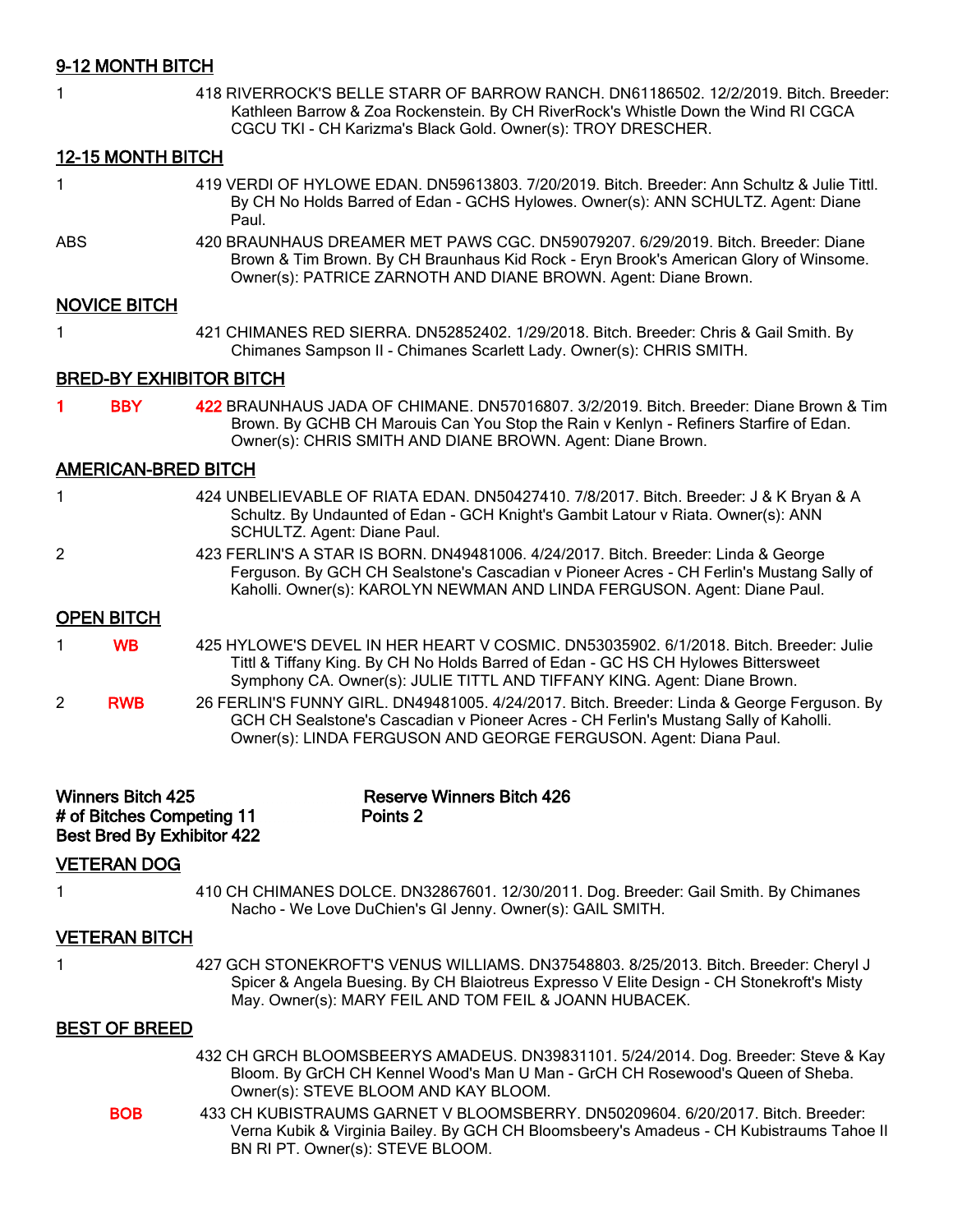| <b>SD</b>                                                                                           | 434 CH LINDENHILL'S GREYJOY V GRACELYNE CGC. DN49636707. 3/18/2017. Dog. Breeder:<br>Michael & Sheila Metz / Rick Seki. By GCH Lindenhill's Martello v Gracelyne - Lindenhill's<br>Gracelyne Tin Cup. Owner(s): TROY DRESCHER.                                                                                           |
|-----------------------------------------------------------------------------------------------------|--------------------------------------------------------------------------------------------------------------------------------------------------------------------------------------------------------------------------------------------------------------------------------------------------------------------------|
| <b>BOS</b>                                                                                          | 435 FV/SEL.EXC/CH LINDENHILL'S COLD PAC V GRACELYNE TC/CD/BN/RN/ CGC/TKP.<br>DN45534901. 1/18/2016. Dog. Breeder: Michael & Sheila Metz / Rick & Liann Seki. By<br>Sel.Ex.GCh Lindenhill's Martello v Gracelyne ROM - Lindenhill's Gracelyne Tin Cup ROM.<br>Owner(s): AMBER EISFELD AND SHEILA METZ. Agent: Diana Paul. |
|                                                                                                     | 436 CH KUBISTRAUMS BEAR WENT OVER THE MOUNTAIN RN CGC, DN50209606, 6/20/2017.<br>Dog. Breeder: Verna Kubik & Virginia Bailey. By GCH Bloomsberrys Amadeus - CH Kubistraums<br>Tahoe II RN HT. Owner(s): MARY FEIL AND VERNA KUBIK.                                                                                       |
| <b>Best of Breed 433</b><br>Best of Opposite Sex 435<br><b>Best of Winner 425</b><br>Select GCH 434 |                                                                                                                                                                                                                                                                                                                          |
| Best Puppy 415<br><b>Best Veteran 427</b><br>Points 3                                               | <b>Best Opposite Puppy 401</b>                                                                                                                                                                                                                                                                                           |
|                                                                                                     | 4-6 MONTH PUPPY                                                                                                                                                                                                                                                                                                          |
| 1<br><b>Best</b>                                                                                    | 500 BLOOMBERRY'S CHRISTMAS TIME. DN63124202. 5/3/2020. Dog. Breeder: Steve &<br>KayBloom. By CH Wolf Creek Levi - CH Kubistraums Garnet V Bloomsberry. Owner(s): TIFANI<br>KING AND CHERYL CARRIGAN.                                                                                                                     |
| $\overline{2}$<br><b>Best Opp</b>                                                                   | 501 WINSOME'S SCHUYLER SISTER'S NEVER SATISFIED. DN62113203. 4/21/2020. Bitch.<br>Breeder: Kristine M Fasano, Sherry McKinnon, Frank J Fasano. By Winsome's BearLake<br>Shelton - GCH.CH Winsome's Move Ovbear Boys. Owner(s): NANCY BERTSCH. Agent: Sophia<br>Brown.                                                    |
| 3                                                                                                   | 502 BLOOMSBERRYS AULANI. DN62125704. 5/3/2020. Bitch. Breeder: Steve & Kay Bloom. By CH<br>Wolf Oreck Levi - CH Kubistraums Garnet V Bloomsberry. Owner(s): HOLLY HIELSBERG.                                                                                                                                             |
| Best 4-6 Puppy 500                                                                                  | Best Opposite 4-6 Puppy 501                                                                                                                                                                                                                                                                                              |
|                                                                                                     | <b>OBEDIENCE</b><br>JUDGE - Lynn Tamms                                                                                                                                                                                                                                                                                   |
| Utility B                                                                                           |                                                                                                                                                                                                                                                                                                                          |
| 196.5 1 HIT/HC                                                                                      | 300 CITILITES' RACE TO SPACE UDX5 OM5. DN40742906. 9/3/2014. Bitch. Breeder: Barbara<br>Kulm. By Voyager Von Lotta UD - Bobaras Battle Star Vom Eisenherz CD CGC. Owner(s):<br>MARY FLUEGEL. Jumps 22 inches                                                                                                             |
| <b>Utility A</b>                                                                                    |                                                                                                                                                                                                                                                                                                                          |
| 189<br>1                                                                                            | 301 RAVEN VOM WILHAUS CDX NA NAJ. DN44687705. 11/28/2015. Bitch. Breeder: Christina<br>Wild. By Miky Z Tresnaku - Isis Vom Wildhaus. Owner(s): SANDRA RADTKE. Jumps 24 Inches                                                                                                                                            |
| <u>Open B</u>                                                                                       |                                                                                                                                                                                                                                                                                                                          |
| 1 HC<br>195                                                                                         | 302 CITILITES' RACE TO SPACE UDX5 OM5. DN40742906. 9/3/2014. Bitch. Breeder: Barbara<br>Kulm. By Voyager Von Lotta UD - Bobaras Battle Star Vom Eisenherz CD CGC. Owner(s):<br>MARY FLUEGEL. Jumps 22 inches                                                                                                             |
| NQ.                                                                                                 | 303 MEZZO MALFI VON GEISTWASSER OF ASHMEAD CD TDX. DN46728504. 6/24/2016. Bitch.<br>German Shepherd Dog. Breeder: Jen Acevedo. By Tshako Vom Wallerhorst - Mia Vom<br>Geistwasser. Owner(s): AMY VOSE. Jumps 24 inches                                                                                                   |
| NQ.                                                                                                 | 304 CAMRON'S SUNSHINE ON MY SHOULDERS CDX RN CAA TC CGCA, DN43467201.<br>4/28/2015. Bitch. German Shepherd Dog. Breeder: Patricia Carroll. By Lucca Vom Natoplatz -<br>Kora Von Williams Haus. Owner(s): CAMILLE LABINSKI. Jumps 26 inches                                                                               |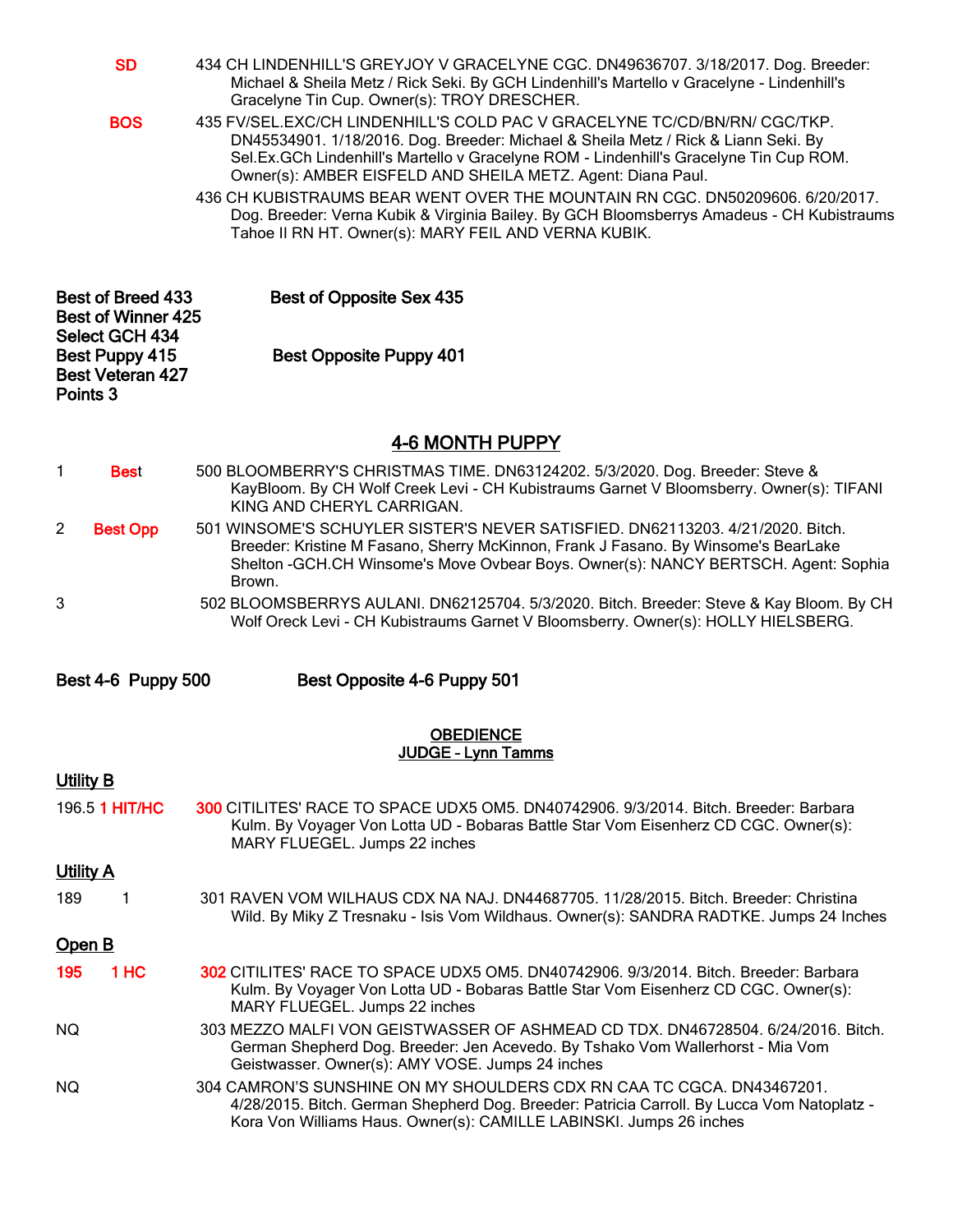## Open A

| 187        |                     | 305 BRAUNHAUS AUGUSTUS TIBERIUS. DN46915109. 7/9/2016. Dog. Breeder: Diane Brown &<br>Tim Brown. By CH Braunhaus I Like Ike - Braunhaus Kelly Lynn. Owner(s): JOSEPH<br>ZIINO.Jumps 26 inches                                    |
|------------|---------------------|----------------------------------------------------------------------------------------------------------------------------------------------------------------------------------------------------------------------------------|
| NQ.        |                     | 306 ZEN & BURLOAKS RINGO VOM MITTELWEST TC CD BN. DN53764402. 5/25/2018. Dog.<br>German Shepherd Dog. Breeder: Julie Martinez. By Djambo Vom Winnloh IPO III - Fanta Vom<br>Mittelwest IPO I. Owner(s): MICHAEL LOS.             |
| Novice B   |                     |                                                                                                                                                                                                                                  |
|            | <b>193 1 HIT OP</b> | 308 WINDLAKE'S CHARLIE GSD BY THE SEA BN, RN, CGC. DN47859703. 11/10/2016. Dog.<br>Breeder: Nedal Al-Ghanem. By Zeus Almighty Shepherd - Maya Pretty Shepherd. Owner(s):<br>ANGELA TOJEK.                                        |
| 185        | $\mathcal{P}$       | 312 BRAUCK BURTON VON DER CHIMANES. DN57086608. 2/3/2019. Dog. Breeder: Chris & Gail<br>Smith. By Chimanes Drago II - Daysprings quilter of Chimane. Owner(s): KIM RICHARDSON.                                                   |
| 182.5      | 3                   | 310 MISCHIEVOUS. PAL274708. 8/13/2018. Bitch. Breeder: . By - . Owner(s): LORI COLLINS.                                                                                                                                          |
| 174.5      | 4                   | 309 PAW'S BLACK GOLD KUNO. DN39378802. 3/20/2014. Dog. Breeder: Patrice Zarnoth. By<br>Cliffside's Black Ice CD RN - Paw's Black Dimond Vom Der Falcon VCD2 RE NAP NIP.<br>Owner(s): SHARON GOLDEN.                              |
| <b>EXC</b> |                     | 311 CORRADO VON FALLAMHAIN RI TC TKA RATI CGCA CGCU TCX BN. DN47121103.<br>7/16/2016. Dog. German Shepherd Dog. Breeder: Christina Fallin. By Glenn Vom Haus<br>Valkenplat IPO3 - Audi Von Alpenmac IPO3. Owner(s): AMBER PERRI. |

## High in Trial - Specialty 300 196.5 High in Trial Opposite-Specialty 308 193 High Combined - Specialty 302 195 (Open B) 300 196.5 (Utility B)

## NON REGULAR Classes

## Graduate Novice

185 1 307 ZEN & BURLOAKS RINGO VOM MITTELWEST TC CD BN. DN53764402. 5/25/2018. Dog. Breeder: Julie Martinez. By Djambo Vom Winnloh IPO III - Fanta Vom Mittelwest IPO I. Owner(s): MICHAEL LOS

# Beginner Novice B

| 197  |                           | 315 LUNA STONER. PAL274174. 12/31/2017 Bitch. Breeder: . By - . Owner(s): KAREN STONER.<br>196.5 2 314 BLITZEN'S BLACK DIAMOND. DN45869804. 3/28/2016. Dog. Breeder: Pamela<br>Juliano. By Fox Von Granne - Blitzen's Lucky Talisman. Owner(s): RHONDA MURPHY AND<br>STEVE MURPHY. |
|------|---------------------------|------------------------------------------------------------------------------------------------------------------------------------------------------------------------------------------------------------------------------------------------------------------------------------|
| NQ.  |                           | 313 CHARBO'S BRAUNHAUS BUDDY LUBENOW. DN56971102. 1/7/2019. Dog. German Shepherd<br>Dog. Breeder: Roberta & Charles Schiffelbein. By CH Braunhaus Kid Rock - CH Charbo's Nyte<br>Raven V Jalyn. Owner(s): RICHARD LUBENOW.                                                         |
|      | <b>Beginner Novice A</b>  |                                                                                                                                                                                                                                                                                    |
| 185  | 1.                        | 316 BRAUNHAUS RAY OF SUNSHINE. DN54955502. 6/18/2018. Bitch. Breeder: Diane & Tim<br>Brown. By CH Braunhaus Kid Rock - Winsome's Jennabear Lawrence. Owner(s): SARAH<br><b>JORGENSEN.</b>                                                                                          |
| ABS. |                           | 317 KUBISTRAUMS BIG BEAR MOUNTAIN RI DCAT TC CGC. DN50209602. 6/20/2017. Dog.<br>German Shepherd Dog. Breeder: Verna Kubik & Virginia Bailey. By GCH CH Bloomsbeery's<br>Amadeus - CH Kubistraums Tahoe II RN HT. Owner(s): STEVEN HUBACEK.                                        |
|      | <b>Veterans Obedience</b> |                                                                                                                                                                                                                                                                                    |
| ABS. |                           | 318 CLIFFSIDES BLACK ICE CD TD MX MX5 VCD1. DN29337703. 11/20/2010. Dog. German<br>Shepherd Dog. Breeder: Vicky Buchana. By Eon Vom Lowen FF IPOIII SCHIII - Getta Vom<br>Olgameister UD RA. Owner(s): PATRICE ZARNOTH.                                                            |